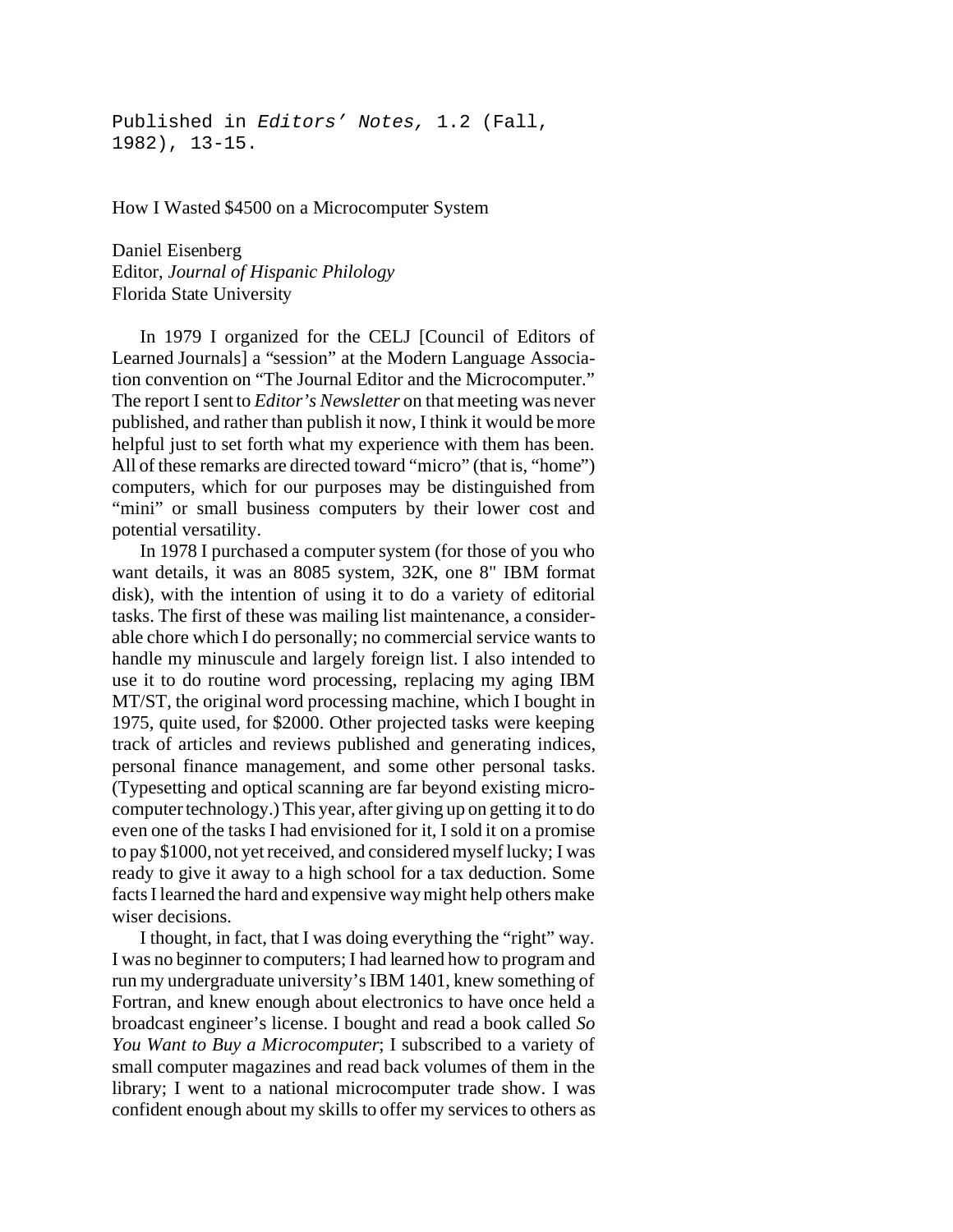a consultant; I still think I would be able to consult on keyboard design, were anyone interested.

One part, though not the only part, of my troubles was my need for a machine which would handle Spanish as well as English. There was, and still is, no small computer, micro or mini, which does this as well as my \$100 portable typewriter. My system, if it had worked as planned, would have done this well, with a keyboard configuration and character shapes (on the screen) designed by myself. In many ways, it was to be top of the line.

One essential problem, and the point at which I got thoroughly disgusted with the entire industry, was equipment which refused to function as designed—indeed, function at all—and the total disinterest and, I believe, incapacity of the manufacturer to do anything about it. "The person who designed that product is no longer with us. Good luck!" is a verbatim quote.

Secondly, to be brief, is the inability of even quite expensive programs to do the sophisticated tasks I envisioned and which I think other editors might want. I researched mailing list programs carefully, at some considerable expense, buying \$20 manuals to evaluate the programs they described. I found, out after buying the program I thought best (NAD, from Structured Systems), which used codes like a commercial mailing list, making possible the generation of partial (expiring) subscriber lists, that it was not designed to accommodate foreign addresses, which are a substantial proportion of my subscribers, or even complicated academic addresses. This is symptomatic of small computer programs in general: if you never write more than 128 pages, if you only write English, if you never mail to a foreign country, if you have only one checking and one savings account, then you will be quite at home in the world as seen by the microcomputer industry.

I had no illusions about my ability to write a complicated mailing list program, which would in any event have been as prohibitive in time as doing my own typesetting. I thought I would be able to write smaller programs (in fact, I did write one to catalog my record library which worked well, but which was abandoned when I soon learned that such a catalog would much exceed the storage capacity of a disk), and to use some of the many programs published in magazines. That was when I found out that the Basic language, ostensibly a standard for the microcomputer industry, exists in as many dialects as Italian. I invested \$15 in a *Basic Encyclopedia* which purported to explain the differences among these dialects, and in fact it did explain one bow to say "stop" and "print" in all of them, but about how to configure disk files, an essential task which different dialects handle differently, it had not a word. I also began to detect what I thought were errors in the manual for the top-of-the-line dialect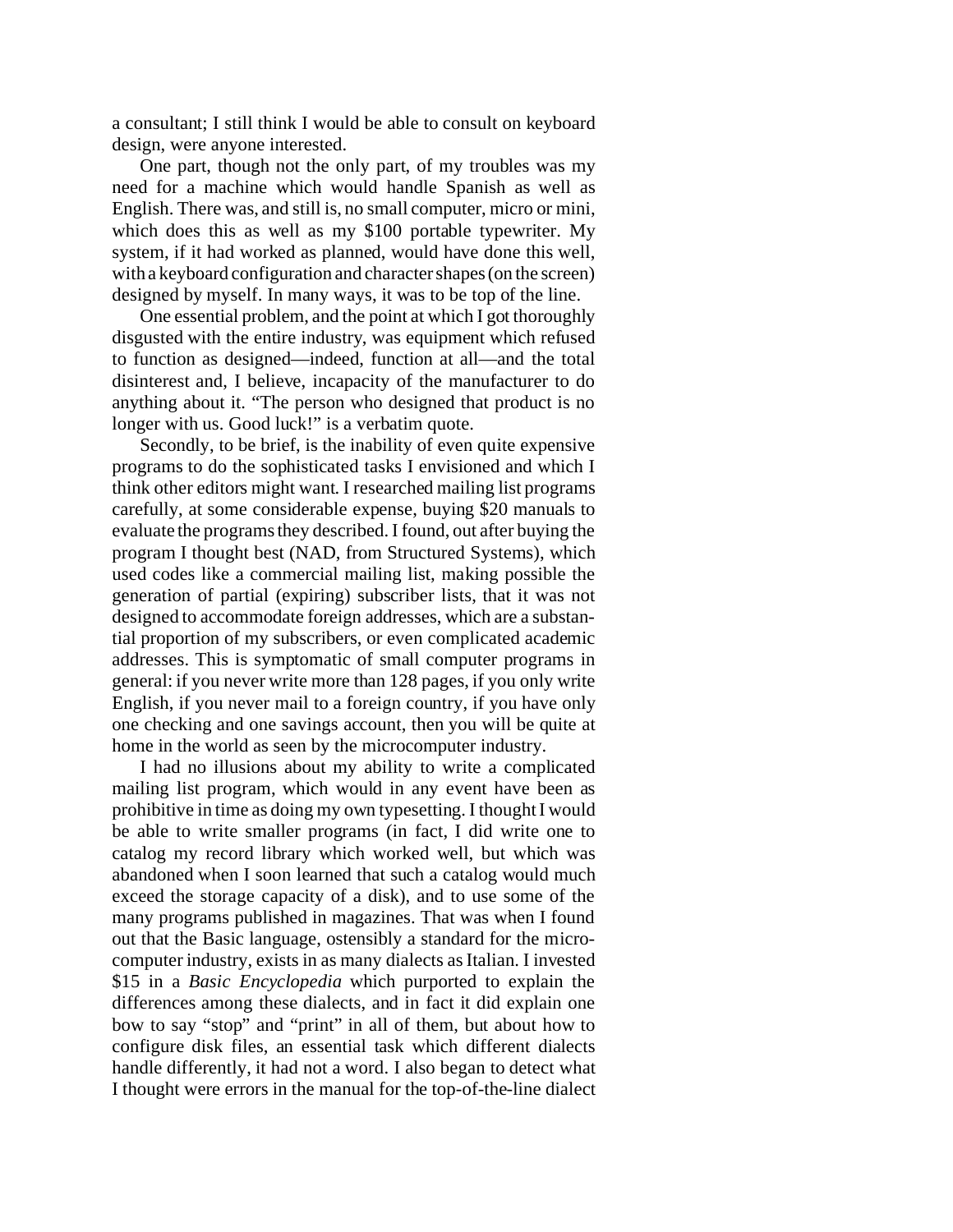of Basic (CBasic II) I had purchased, but found no one who could tell me whether I, or the manual, was right. The person who had written it, I learned, was on a ship in the navy.

Rather than continue with this tale of woe, which is far from complete, let me present in summary form some of the hard facts about the microcomputer industry:

First, it is very hardware-oriented. That is, what stores want to sell you—indeed, must sell you—is a product in a box, and a program off the shelf. The prices they can charge do not permit extensive service.

Hardware is cheap, very cheap. For someone with unlimited time and the knack to take things apart and put them together (read "teenager"), a wonderful system can be put together for a ridiculously low figure; used and obsolete equipment is almost free. Buying new equipment is like buying a contact lens: the lens itself is cheap, but the time of the person to fill your eyes' needs, rather then just sell you a lens, costs many times what the product does.

Second, the industry is short on people. This means that competent people's time is at a premium, and you will be competing for it with others willing to pay any reasonable amount. It also means that people with marginal competence are found at higher levels of responsibility than they are in other, more slowlygrowing industries.

Finally, the industry is quite chaotic, like the early days of the automobile or the recording industry. Small and undercapitalized companies come and go. Products become obsolete at a very rapid rate; this doesn't just mean that they won't do all the fancy tricks of the newer generation of products, but that service and parts may also be hard to find, and resale values are low. There are no national standards for programming languages, recording media, or my special interest, foreign language characters. (There are standards for the latter but the industry doesn't follow them; IBM only does a mediocre job.) This means that you can purchase or exchange only those programs that are available to fit the machine you choose.

Let me emphasize again that the problem is basically one of people. The machines themselves,when theywork, are wonderful, and cheap. Making them do the tasks you need to get done—and just as an editor's concerns are sophisticated, complicated ones, these are sophisticated and complicated tasks—is quite another matter. Despite the spread of computer stores, to find someone who will sell you a system on the basis that it will do your tasks, rather than a prepackaged set of tasks, is, in my experience, impossible. I learned long after buying my system that the seller, who I chose because he was at the time the only local person who could repair microcomputer equipment, never understood quite